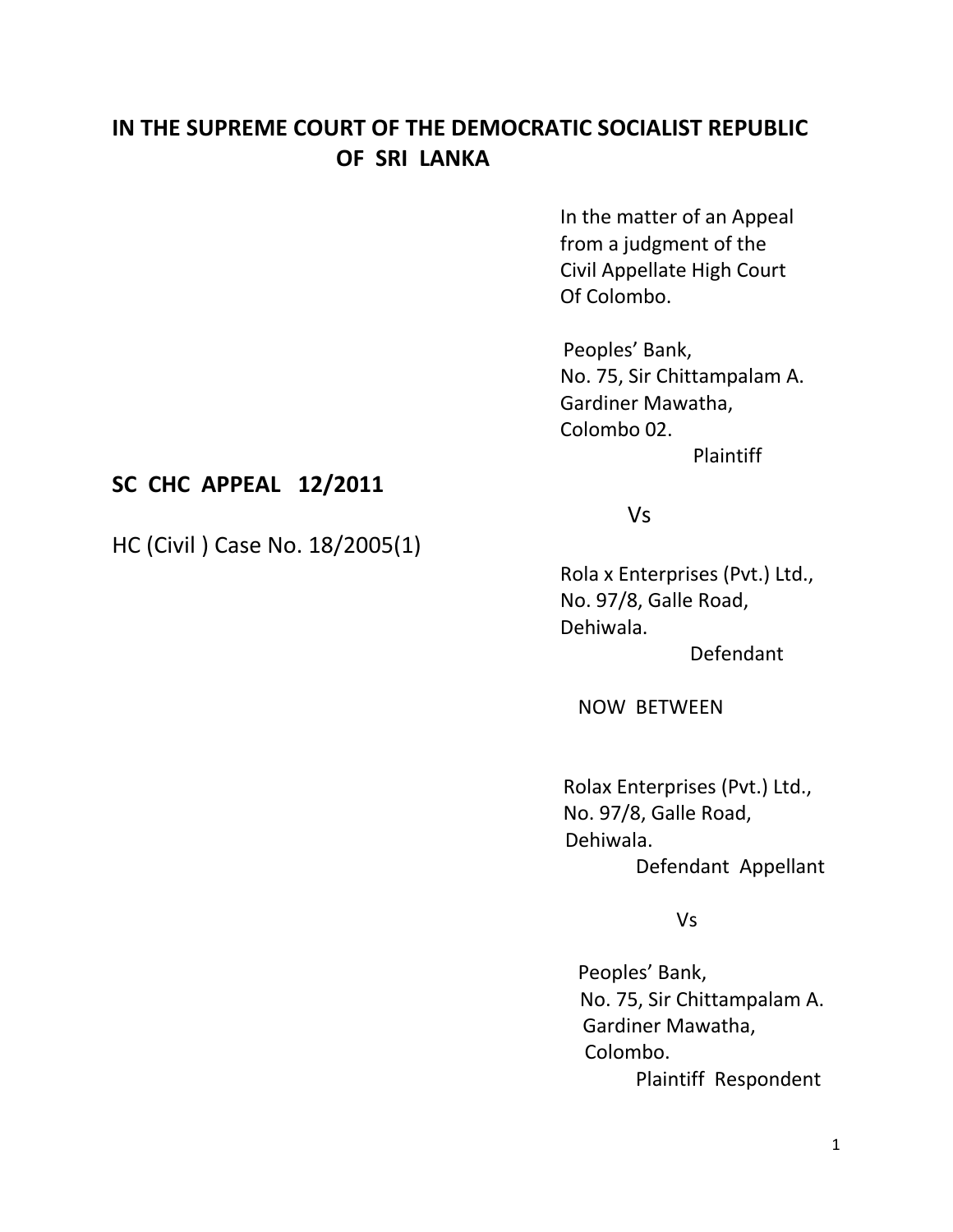| <b>BEFORE</b>     | : S. EVA WANASUNDERA PCJ.<br>SISIRA J DE ABREW J. &<br>ANIL GOONERATNE J.                                                                                  |
|-------------------|------------------------------------------------------------------------------------------------------------------------------------------------------------|
| <b>COUNSEL</b>    | : Chandana Prematilaka with Yuran Liyanage for the<br>Defendant Appellant.<br>Kushan D' Alwis PC with Kaushalya Nawaratna for the<br>Plaintiff Respondent. |
| <b>ARGUED ON</b>  | : 02.03.2017.                                                                                                                                              |
| <b>DECIDED ON</b> | : 31.03.2017.                                                                                                                                              |

## **S. EVA WANASUNDERA PCJ.**

Rolaks Enterpises Private Limited was a company which imported and distributed MDF boards, plywood, hardboard and chip board. The said company was a customer of the Peoples' Bank and maintained an account at the International Branch which is the Branch No 1. The Peoples' Bank had functioned as a commercial bank at this instance when Rolaks Enterprises made an application to the said Bank for short term loan facilities for settling the bills in relation to the goods imported by the said company under letters of credit. On 19.02.2001, the two Directors of the company, Robert Perera and Jayanthi Perera requested the Bank to grant a short term loan equivalent to US\$ 39,676/02 which is equal to Rs. 3,341974/- according to the exchange rates prevailing at that time, to settle the bill for MDF Board imported from Malaysia under a Letter of Credit. Incidentally, the Managing Director of Rolex Enterprises, Robert Perera was an ex-employee of the Peoples' Bank.

The company signed a promissory note and a guarantee bond, agreeing to pay the money back to the Bank within 90 days. The company failed to pay. The Bank filed action in the Commercial High Court to recover the money with interest.

**The Rolax Enterprises accept non payment. The contest is only on the rate of interest claimed by the Peoples' Bank.**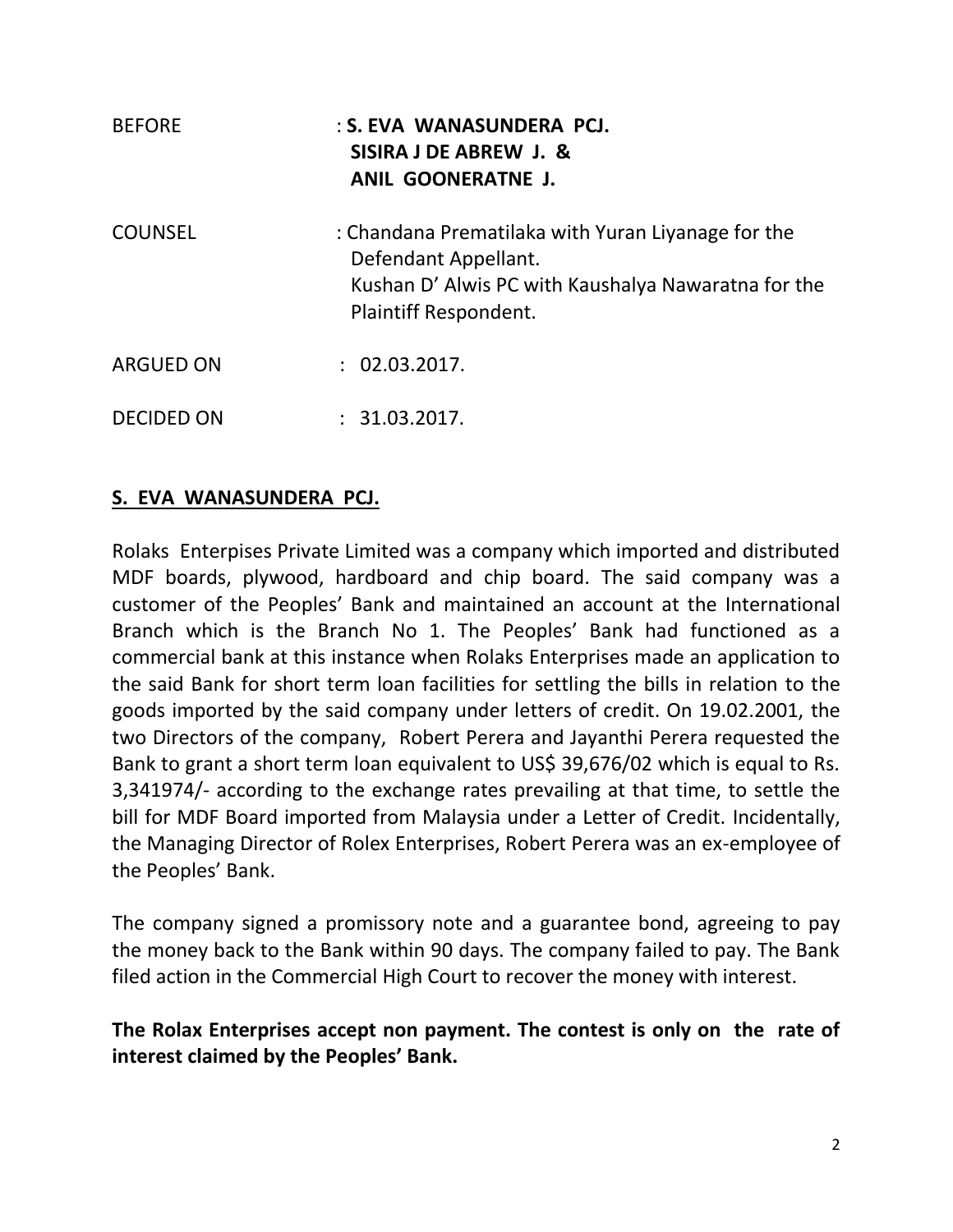The Plaintiff, Peoples' Bank filed action against the Defendant, Rolax Enterprises (Pvt) Ltd. on 31.01.2005 to recover Rs. 5,565,790/27 and the annual interest at the rate of 31% on the amount of Rs. 3,368,010/54 from the date of 05.04.2003, upto the date of decree and thereafter legal interest on the decreed amount from the date of the decree till the said amount is paid in full and settled and for costs of suit.The Defendant filed answer on 01.08.2005 and denied the allegations against the company and submitted that the interest rate of 31% was not agreed and also that the promissory note was against the law.

The trial commenced and was concluded with the Plaintiff Bank marking documents **P1 to P29(a).**The Managing Director of the Defendant Company also gave evidence and stated that he had failed to repay the loan due to many unforeseen reasons and unfortunate incidents that had taken place within his company. He contested the interest rate of 31% as something which he had never agreed to. The learned Commercial High Court Judge gave judgment on 23.11.2010 granting the Plaintiff what was prayed for in the Plaint. The Defendant has appealed to this Court. The grounds of appeal in paragraph 4 of the Petition are 12 in number running from 4(a) to 4(l).The Defendant Appellant (hereinafter referred to as the Defendant) has pleaded to set aside the judgment of the learned High Court Judge dated 23.11.2010 and to dismiss the action filed by the Plaintiff in the Commercial High Court.

The trial proceeded with issues numbers 1 to 8 raised by the Plaintiff and issues numbers 9 to 13 raised by the Defendant. The Plaintiff produced P1 which was the request for a short term loan of Rs. 3431974/- . **P2 was the 'Application for Advance for Imports'.** In P2 paragraph 1, the company states that " As per the Letters of Credit No. 2001 IL 05122 dated 2001.01.27 opened by your Bank at the request made by us, we have imported MDF Boards from Malaysia to the value of US\$ 39676/02 and the relative Bill of Exchange is lying with the Peoples' Bank, International Division awaiting retirement. " In **paragraph 4 of the same**, the company states that " The said loan shall be paid **before the expiry of 90 days** from the date of advance. If payment is made within the aforesaid period of 90 days we shall be liable to pay interest at the reduced rate of …….per annum. **Thereafter, the said sum shall be repayable to the Peoples' Bank , with the rate of interest agreed upon or additional rate of interest determined by the Bank".**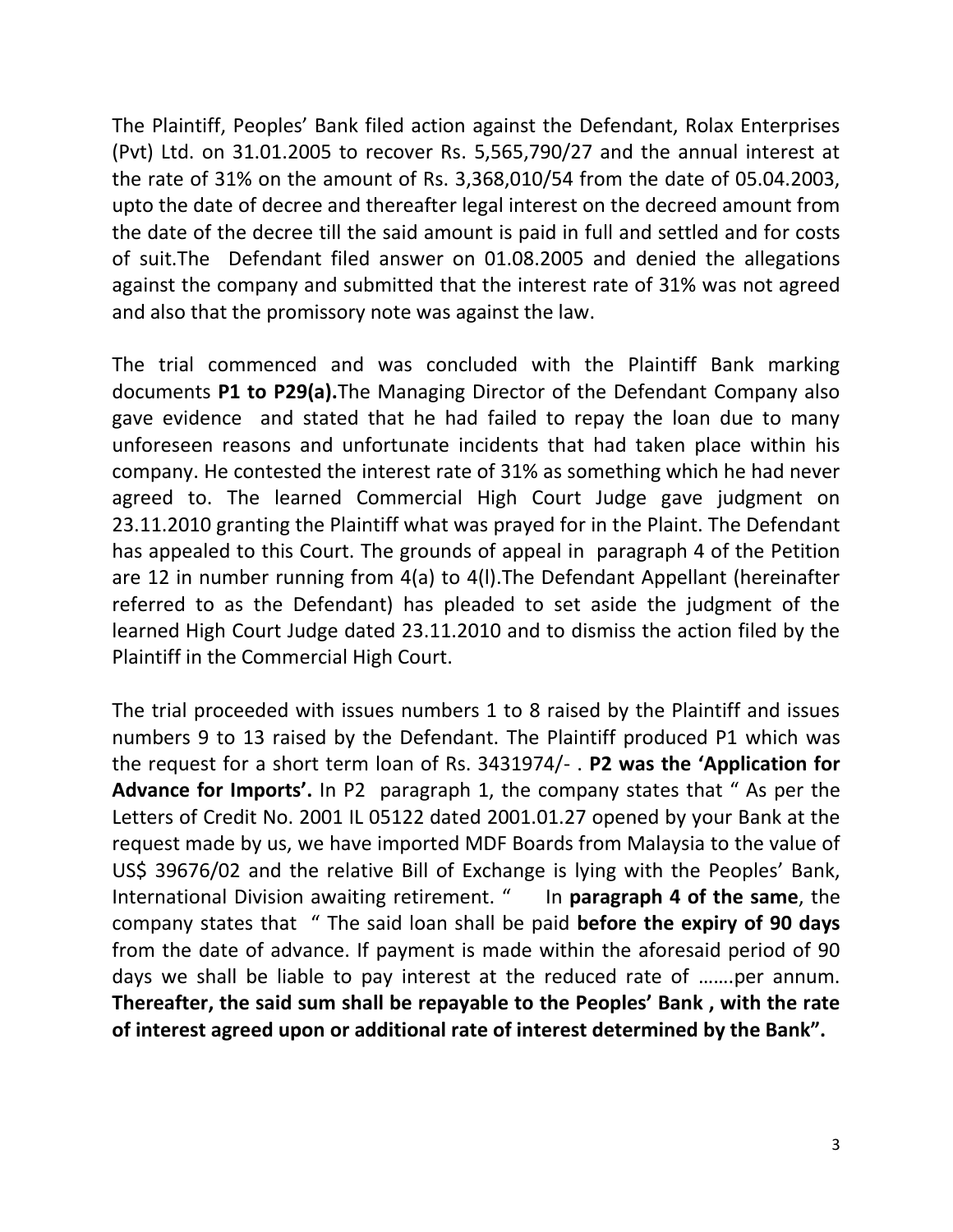The Defendant failed to pay within 90 days. The Bank had been sending letters to the Defendant until 04.04.2003. The Defendant also had been replying that the company is undergoing bad times but kept on promising that the money and intest due will be paid. When the Defendant failed to pay even a part of the dues, the Plaintiff had sent a letter of demand. The letter of demand was sent on 04.08.2003 which demanded the amount claimed in the Plaint as well as mentioned that the short term loan interest amount at 31% also should also be added to the borrowed amount from 05.04.2003. It is observed that the percentage amount of interest is mentioned even in the letter of demand to which the Defendant had not sent any response to. The company and its directors were silent until action was filed in 2005. Silence by the Defendant in law does not stand in favor of the Defendant.

Document P3 is a promissory note which indicates that the Defendant Company is bound to pay the money granted by the bank on the short term loan on demand. The promissory note is signed by both the Directors of the Defendant Company. The Defendant's counsel contended that the promissory note does not contain the interest rate at all since there is a blank in the form where the interest rate should be included. Leave that aside, the Defendant Company having signed that, is **duty bound to pay on demand for certain.** P4 is a Guarantee signed by the Directors as security for the loans.

Then comes **P5** which is a letter issued by the Plaintiff to the Defendant after complying with the request made by the Defendant to grant a loan to ' retire the bill drawn under the Letter of Credit No. 2001ILO5122 for US\$ 39676/02 '. By **P5**  dated 20.02.2001 , **the Plaintiff informs formally** that the amount is granted which is equivalent to **Rs. 3,431,974/-** has been granted on the same date and the due date for repayment **is 20.05.2001** and the interest rate is 27% . It is well understood that the money has to be paid back **within 90 days** the last date of which is 20.05.2001. In page two of the said letter, on the  $4<sup>th</sup>$  line it is mentioned that the interest rate is 27% and on the  $7<sup>th</sup>$  line it is mentioned **that the penal rate is 31%.** This Letter P5 is full proof of the fact that the Defendant was informed of the rates of interest at different levels. The Defendant has not denied this letter even when its Managing Director Robert Perera was giving evidence.

All the documents when marked and produced at the end of the Plaintiff's case, were not objected to by the Defendant and stand as proven before the court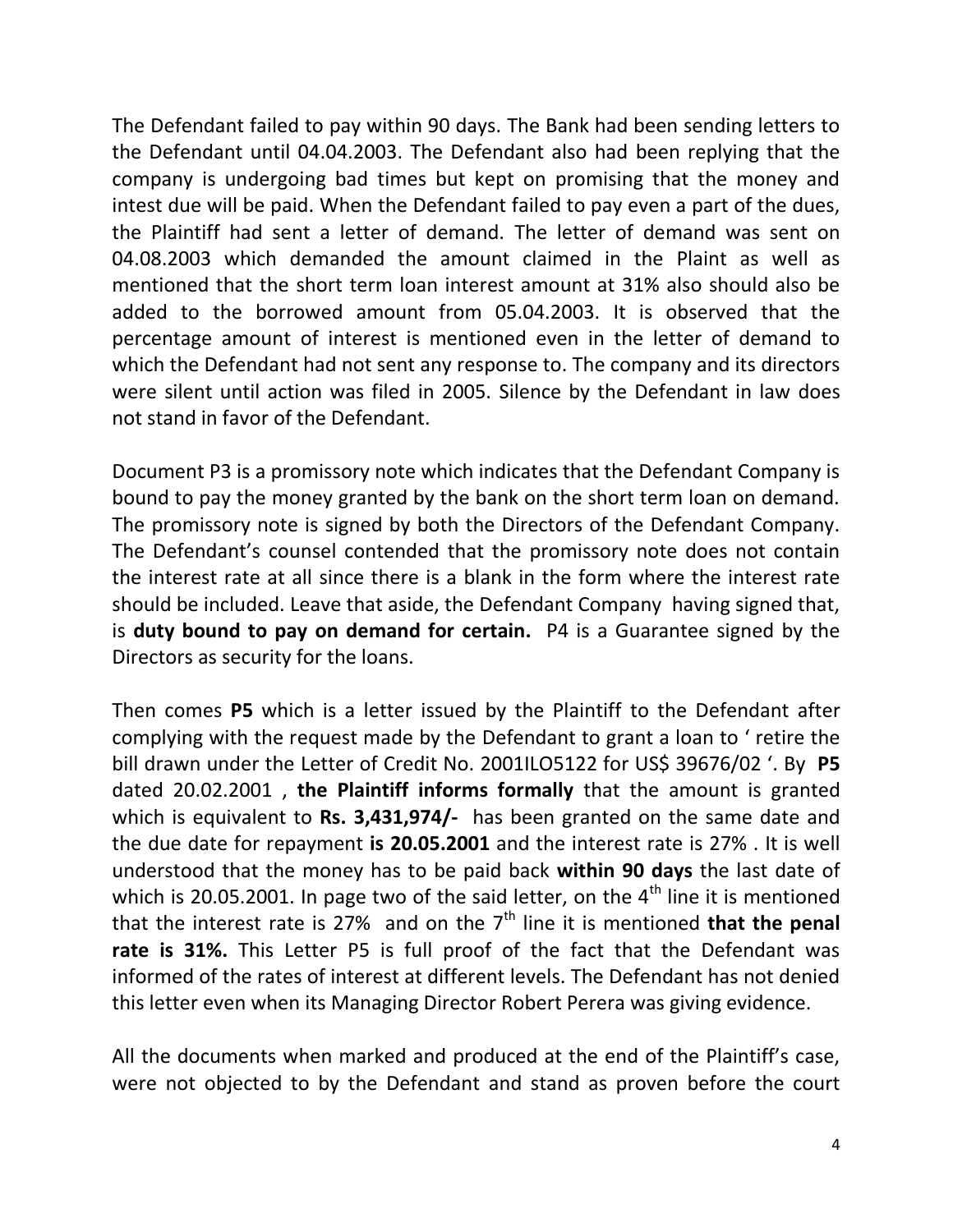according to Chief Justice Samarakoon in the case of *Sri Lanka Ports Authority*  and Another Vs Jugolinigja-Boal East reported in 1981, 1 SLR 18. It was held thus in the said case. " If no objection is taken, when at the close of a case, documents are read in evidence, they are evidence for all purposes of the law. This is the cursus curiae of the original civil courts". I hold therefore that the Defendant cannot be heard to state that the Plaintiff has calculated the interest at 31% wrongfully and that the Defendant did not agree for such interest rate. He was fully aware of the said penal rate and as the Defendant did not comply with the time limit granted to repay, the loan goes into the 'non performing section' as a matter of course. In addition to all what is said, the Managing Director of the Defendant Company having been an ex employee of the Plaintiff Bank, he cannot make any excuses at all.

The other documents are to the effect that some more of the short term loans due were also not paid by the Defendant and time and again the Plaintiff had been writing to the Defendant and the Directors to at least come to the Bank and discuss a repayment programme. P18 is a letter from the Managing Director of the Defendant to the Plaintiff dated 28.05. 2002 requesting the Plaintiff Bank to grant time till 15<sup>th</sup> June, 2002 to enable him to submit a repayment programme to settle the dues. However Rs. 63,693.46 had been received by the account between 20.02.2001 to 11.03.2001. The statement of accounts as at 04.04.2003 was produced at the trial marked as P27. In that statement, the capital outstanding is mentioned as Rs. 3,368,010/54 and interest due from 12.03.2001 to 04.04.2003 at the rate of interest at 31% on the capital is mentioned as Rs. 2,197,779/73. That is how the claim had been calculated prior to the filing of action against the Defendant.

I have gone through the evidence led at the trial and find that the Defendant had admitted the grant of the short term loan and the default of payment as well. I am of the view that the Plaintiff has established the claim of the Plaintiff against the Defendant on the balance of probability. Any way as it was held in the case of *Alwis Vs Piyasena Fernando 1993 , 1 SLR 119* that **'the findings of primary facts by a Trial Judge who hears and sees the witnesses are not to be lightly disturbed in appeal',** I am of the view that this Court does not have to disturb the facts found by the trial judge but affirm the same.